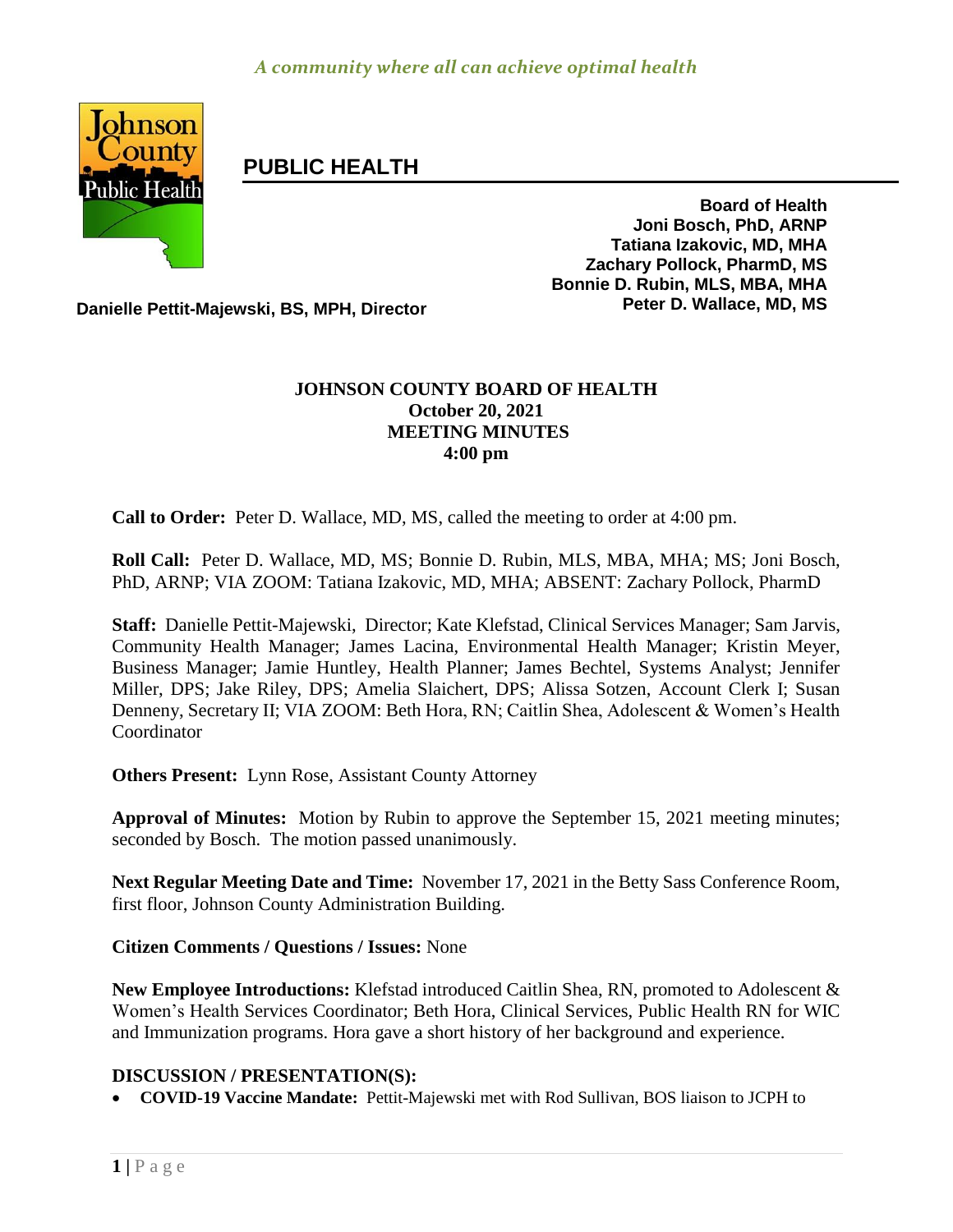#### Johnson County Board of Health Meeting Minutes October 20, 2021

discuss mandating the vaccine for County employees.

Pettit-Majewski also reached out to Lynn Rose, Assistant County Attorney who shared information from Polk County relating to a vaccine mandate. Pettit-Majewski explained as an employer with more than one hundred employees, the Biden Administration Executive order would apply to Johnson County and hopes the BOH would support the BOS if the mandate moves forward. Rose added while the information provided from Polk County coincided closely with the Biden decision, Polk County had been working on the mandate prior to the signing of the executive order. She believes it is a well thought out policy remaining cognizant of constitutional legal issues employers would need to consider if issuing a mandate. Rose reminded the BOH the Polk County policy could be used as a template to develop a similar policy in Johnson County. She pointed out the Equal Employment Opportunity Commission (EEOC), a federal regulatory agency, issued guidance in May, 2021 that employers may mandate their employees be vaccinated. President Biden's executive order signed on September 14, 2021 mandating vaccinations for people who work for employers with more than a hundred employees will involve the Office of Safety & Health Administration (OSHA) for implementation, however no guidance to date has been received. She stressed federal guidance will aid employers in mandating employee COVID-19 vaccinations. Human Resources would likely administer a mandate for Johnson County employees. Rubin asked about possible differences in federal vs county guidelines. Rose responded modifications related to guidelines should be discussed with their county attorney's offices. Izakovic asked if an employee could refuse to be vaccinated and opt to be tested instead of following a mandate. Pettit-Majewski pointed out that both the Polk County draft mandate and the presidential executive order, allow for weekly testing in lieu of vaccination. Wallace asked that Rose and Pettit-Majewski communicate to the BOS that BOH members support the type of resolution Polk County has developed and will support the BOS and HR if they propose a similar mandate. BOH members would like the opportunity to be involved in the drafting and review of any proposed resolution prior to a vote, if possible. Rose suggested the BOH send a two-part recommendation to the BOS; one in support of the mandate, and another to move forward as quickly as possible.

 **Environmental Health Program Report:** Lacina presented a quarterly overview of Environmental Health programs as an alternative to the program units report document, which will no longer be included in the BOH packets. Lacina highlighted programs in three key areas: Watershed, Food, and Community Environmental Health programs. He included water sampling data, Time of Transfer inspections for properties sold with private sewer disposal systems, and pre-opening inspections in the food program. Food complaint data, included hygiene, illness, and specific complaints related to COVID-19, such as mask wearing. In the Community Environmental Health programs, Lacina reported on radon test kit tracking. Bosch asked about whether radon levels have remained steady or dropped over time. Lacina responded levels have remained relatively stable, though all of Iowa is a high risk zone mostly due to its geographical location. He added remediation is highly effective. Pettit-Majewski asked if the increase in home sales may have influenced radon testing increases. Lacina responded it very likely did influence increased testing, but clarified radon testing is not a requirement to buy or sell a home, however if homes are tested, results must be disclosed. He also highlighted the mosquito surveillance program data, noting since the program began in 2017, last quarter was the first detection of West Nile Virus found in mosquitos. No human cases were reported in Johnson County since 2018. Collaboration with Iowa State University, State Hygienic Lab, Iowa Department of Public Health and reporting by the Daily Iowan has helped raise public awareness. Rubin asked whether reported complaints or issues highlighted have been resolved. Lacina responded with processes and timelines for resolving various complaint types.

 **Mask Effectiveness in Practice (publication):** Riley presented to the BOH details of a report on mask effectiveness by JCPH staff. Disease Prevention Specialists Jake Riley, Jennifer Miller, and Amelia Slaichert; Health Planner Jamie Huntley, Biostatistician Grant Brown with the University of Iowa, Contact Tracing Team, Community Health manager, Sam Jarvis, and Systems Analyst, James Bechtel, all contributed to the report. Riley gave an overview of the project timeline beginning with data collection in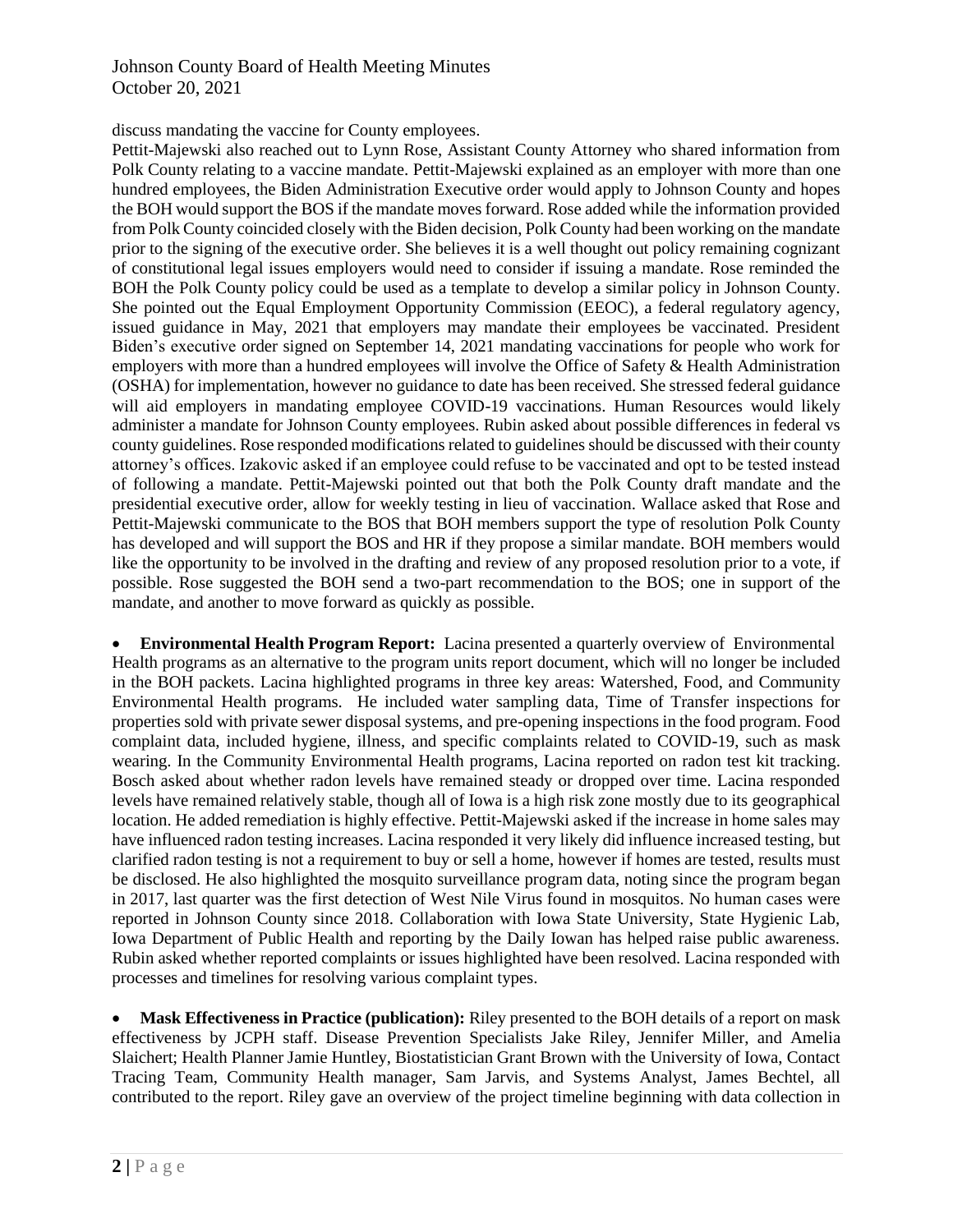Johnson County Board of Health Meeting Minutes October 20, 2021

October 2020 and final publication scheduled for January 2022. He ended his report with a summary of significant data supporting the use of masks as an effective tool to prevent secondary cases of COVID-19. Rubin asked if the publication could be shared before the January 2022 publication date. Riley encouraged sharing of the report and added social media tracking has been very positive. Bosch asked if the report had been shared with the school boards. Riley confirmed sharing the report with school nurses who had shared with administrators and school boards.

 **American Rescue Plan Act (ARPA) Funds:** Pettit-Majewski, elected officials, and other department heads met with the BOS to provide more context for ARPA funds requests. She listed JCPH requests such as technology to support increased remote work capabilities, upgrading timekeeping processes to support paperless payroll reporting, and additional staffing for a Disease Prevention Specialist, Community Health RN's and an Outreach Specialist. Pettit-Majewski reported additional requests included a community based doula scholarship for doula education and a mobile health clinic van. Pettit-Majewski expects to further prioritize requests in anticipation of funding limits. JCPH will meet again with the BOS on October 27, 2021 to answer additional questions with an expected final decision on allocations November 8, 2021. Discussion regarding public meetings and community input and support for building public health capacity followed. She stressed the requests for ARPA funds are focused on recovery efforts and building capacity to address emergency issues.

### **ACTION ITEMS Expenditures Over \$3,000:** None

### **Applications, Contracts and Agreements:**

**21-12 NACCHO Mobilizing for Action through Planning and Partnerships (MAPP)**

**Framework:** Jarvis noted both requests for action are contributions by Jamie Huntley, Health Planner, and James Bechtel, Systems Analyst and align with goals of the Community Health Assessment process and other emerging threats. The NACCHO MAPP framework opportunity has been used by JCPH for past Community Health Assessments. He added the MAPP process is being overhauled and will include new language and principles. Bechtel and Huntley have spent significant time reviewing JCPH internal processes and implementation and are excited to be a part of this pilot program. Jarvis explained JCPH is particularly interested in participating in the partner's assessments and provide valuable feedback to NACCHO.

**Motion** by Bosch to approve the application to pursue the NACCHO MAPP 2.0 Grant; seconded by Rubin. The motion passed unanimously.

**21-13 NACCHO Climate & Health:** Jarvis asked for approval to proceed with the

application for an additional NACCHO grant to track, prevent, and mitigate the health effects of climate change. This grant supports implementing the initial phase of the Building Resilience Against Climate Effects (BRACE) framework, the CDC's flagship for health departments to address climate change. He added other entities can apply for this grant, but are required to have a letter of support from their health departments. Jarvis also pointed out as JCPH is awarded these types of grants they become viewed as a best practice site. If awarded the grant, Jarvis would look at what JCPH has done previously, implementing a Community Assessment for Public health Emergency Response (CASPER) or Rapid Needs Assessment to address vulnerabilities.

**Motion** by Rubin to approve the NACCHO Climate Action Grant submission; seconded by Bosch. The motion passed unanimously.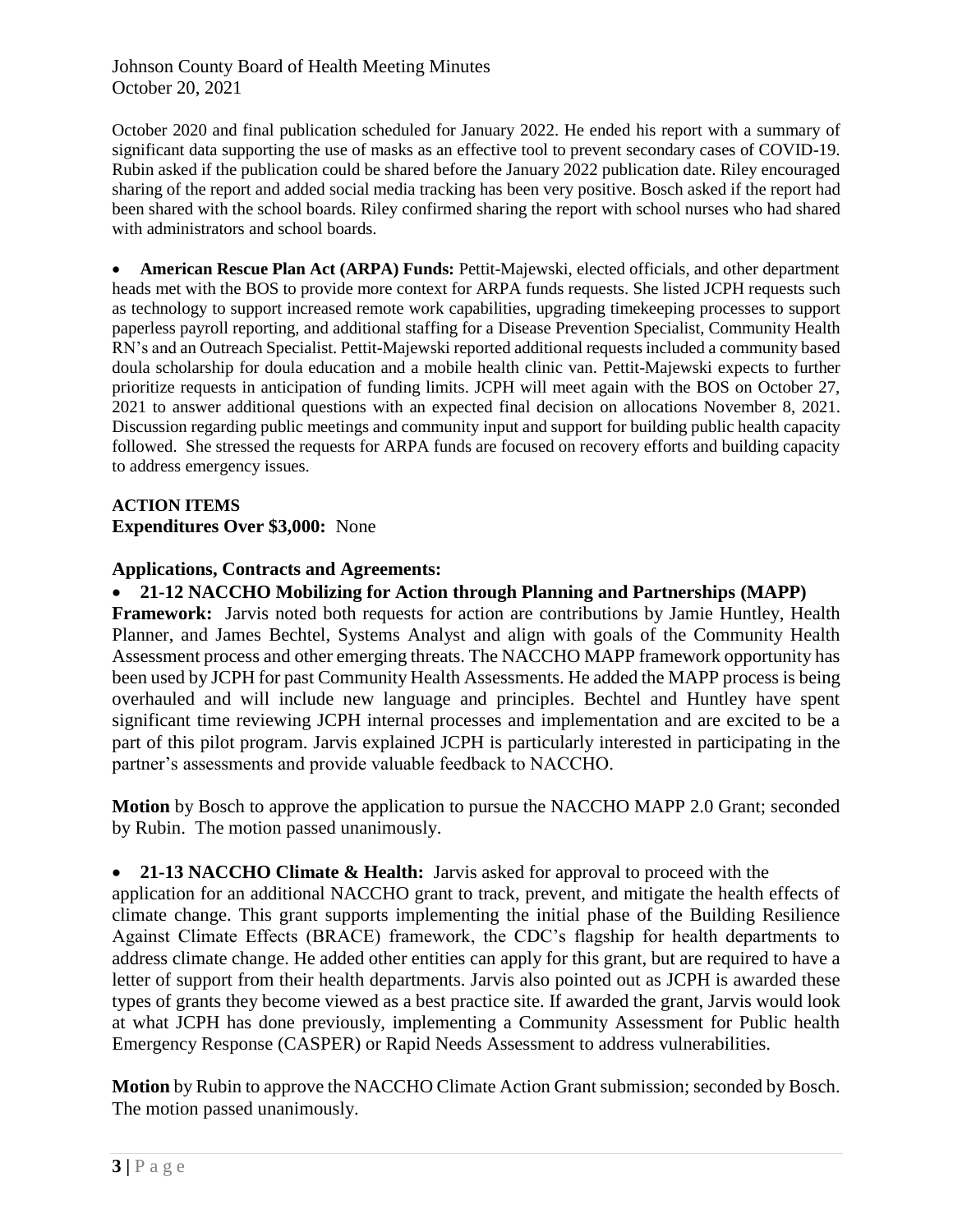**21-14 Fall Budget Amendment:** Meyer explained JCPH is allowed twice a year to adjust the current year budget figures; once in the fall and once in the spring. She feels the fall amendment process provides an opportunity to align the current year accounting budget to actual grant budgets. Typically county budgets are created seven to eight months prior to the next year, before grant applications have been initiated, making it difficult to create accurate budget projections. Meyer reported additional revenues of \$584,967 and \$308,035 in expenses, noting no additional local tax dollars are being requested from the County. She provided details for the revenue and expense adjustments by division.

**Motion** by Rubin to approve the Fall Budget Amendment; seconded by Bosch. The motion passed unanimously.

## **OTHER**

### **Reports / Inquiries:**

**County Attorney:** Rose thanked Jarvis and the BOH for sponsoring her to attend the Public Health Law conference last month via video. She was able to participate in a number of interesting discussions focused on legal and medical ethics and policy. Rubin suggested budgeting for the conference annually.

**Members, Board of Health:** Bosch asked about the status of pediatric COVID-19 immunizations and whether a BOH recommendation would be helpful for Johnson County school districts. Jarvis responded encouragement would benefit some of the school districts in Johnson County. He cited CDC estimates and reported some schools are not interested in on-site clinics, but are trying to find ways to get children to clinics and pediatricians. He doesn't anticipate vaccine supplies to be an issue. Pettit-Majewski added parents were more inclined to have children vaccinated at their physician's office. Wallace commented the vaccination rates for aged 12 to 18 were discouraging at only 27%. He asked Jarvis to pass on the BOH will be willing to help to encourage schools to promote the vaccine.

Rubin congratulated JCPH for their success with their sorority and fraternity COVID-19 Vaccine Challenge. Wallace commented seven of the organizations achieved 100% vaccination and were honored at an awards ceremony. A yearly cooperative event is planned with the PanHellenic and Interfraternity Councils. Bosch suggested working with university dormitories and high schools as well.

**Director:** Pettit-Majewski reported on the JCPH Fall All Staff retreat at the Celebration Barn. Guest speakers included Dr. Erin Ulrich, Drake University to speak on the pandemic and mental health issues, Jason Haglund, COVID Recovery Iowa who spoke on mental health impacts of the pandemic and encouraged staff to debrief and use tools for recovery.

Highlights for the last month: JCPH is coordinating with the Iowa Department of Public Health and the State Hygienic Lab as a distribution and drop-off site for Test-Iowa home kits to increase access to testing.

Klefstad and Pettit-Majewski have been meeting with neighboring counties, especially Hawkeye Area Community Action Program (HACAP) to speak about the FY23 Collaborative Service Area and changes to Maternal Child Adolescent Health (MCAH) and Special Supplemental Nutrition